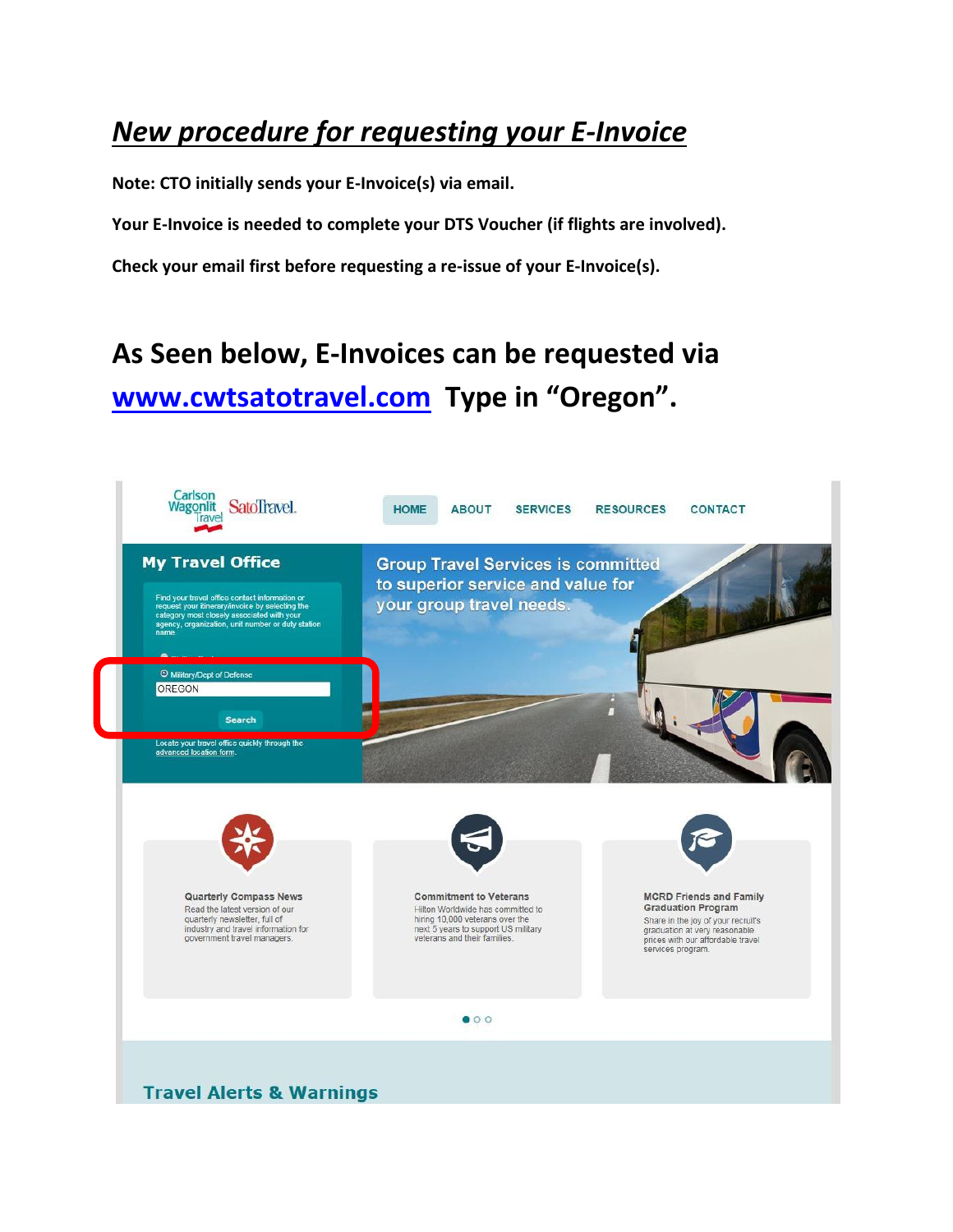# **Click on "Itinerary / Invoice Request"**

| Carlson<br>Wagonlit SatoTravel.                                                                                                                                                                                            | <b>HOME</b><br><b>ABOUT</b><br><b>SERVICES</b>                                                                        | <b>RESOURCES</b><br><b>CONTACT</b>                        |
|----------------------------------------------------------------------------------------------------------------------------------------------------------------------------------------------------------------------------|-----------------------------------------------------------------------------------------------------------------------|-----------------------------------------------------------|
| <b>My Travel Office</b>                                                                                                                                                                                                    | Civilian Govt<br>Locate your travel office quickly<br>through the advanced location form.<br>Military/Dept of Defense | <b>Search</b>                                             |
| <b>Office hours and reservation</b><br>telephone numbers.<br><b>Oregon National Guard</b><br><b>Office Hours/Availability</b><br>Office hours are local and open for business Monday - Friday, unless otherwise specified. |                                                                                                                       | U.S.ARM                                                   |
| · Hours of Operation: 7:30 a.m. - 4:00 p.m. PACIFIC<br><b>Reservation Telephone Numbers</b><br>· Local: 253-964-0676<br>· Toll Free: 800-437-9376                                                                          |                                                                                                                       |                                                           |
| · Fax: 866-228-2410                                                                                                                                                                                                        |                                                                                                                       |                                                           |
| <b>CONTACT INFORMATION</b>                                                                                                                                                                                                 | <b>TRAVEL RESOURCES</b>                                                                                               | <b>ASTON</b>                                              |
| <b>PROFILE SELF REGISTRATION</b>                                                                                                                                                                                           | <b>LEISURE</b>                                                                                                        | <b>Waikiki Beach Hotel</b>                                |
| <b>PROFILE</b>                                                                                                                                                                                                             | <b>NEWSLETTER ARCHIVE</b>                                                                                             |                                                           |
| <b>RESERVATION REQUEST</b>                                                                                                                                                                                                 | <b>RATE OUR SERVICE</b>                                                                                               | <b>GOVERNMENT RATES</b><br>Includes free parking<br>night |
| <b>ITINERARY / INVOICE REQUEST</b>                                                                                                                                                                                         | <b>CONTACTUS</b>                                                                                                      | <b>Book Now</b>                                           |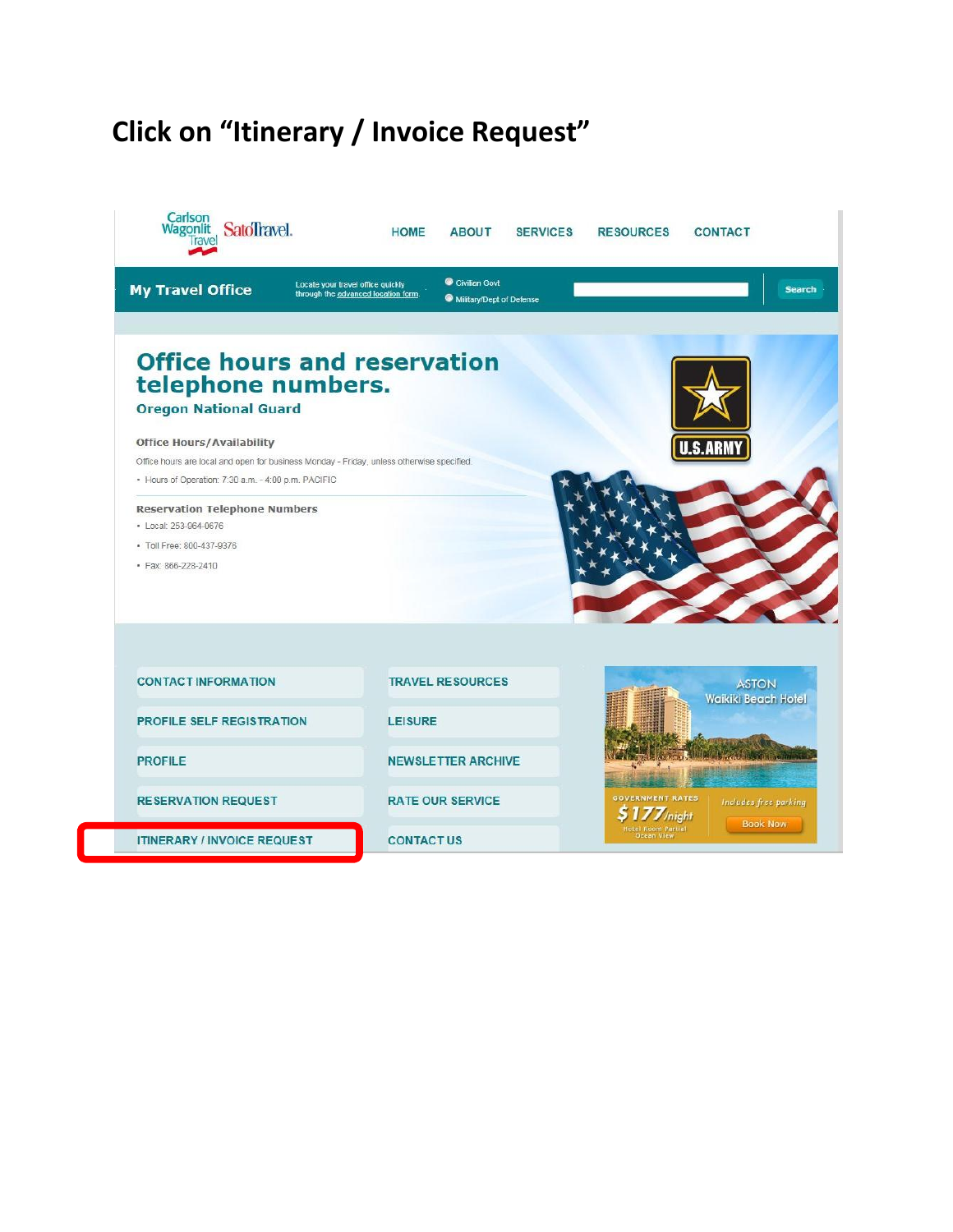**Fill in the blocks below with your information.**

**\*\* Ensure to leave comments if you need more than one E-Invoice due to flight changes.**

|                                           |                                                                                                                     | Locate your travel office quickly   | Civilian Govt            |  |                |               |
|-------------------------------------------|---------------------------------------------------------------------------------------------------------------------|-------------------------------------|--------------------------|--|----------------|---------------|
| <b>My Travel Office</b>                   |                                                                                                                     | through the advanced location form. | Military/Dept of Defense |  |                | <b>Search</b> |
|                                           |                                                                                                                     |                                     |                          |  |                |               |
|                                           |                                                                                                                     |                                     |                          |  |                |               |
|                                           | <b>Request Copies of<br/>Itineraries and Invoices</b>                                                               |                                     |                          |  |                |               |
|                                           |                                                                                                                     |                                     |                          |  |                |               |
|                                           |                                                                                                                     |                                     |                          |  |                |               |
| <b>Oregon National Guard</b>              |                                                                                                                     |                                     |                          |  |                |               |
|                                           |                                                                                                                     |                                     |                          |  |                |               |
|                                           | This form is protected by Secure Socket Layer (SSL) technology                                                      |                                     |                          |  | <b>U.S.ARM</b> |               |
|                                           | Please complete the below form to request a copy of an itinerary / Invoice.                                         |                                     |                          |  |                |               |
| Required items are labeled in this color. |                                                                                                                     |                                     |                          |  |                |               |
|                                           |                                                                                                                     |                                     |                          |  |                |               |
| <b>Traveler Information</b>               |                                                                                                                     |                                     |                          |  |                |               |
| <b>First name</b><br>High                 | Last name<br>Speed                                                                                                  |                                     |                          |  |                |               |
|                                           |                                                                                                                     |                                     |                          |  |                |               |
| Phone<br>541-999-9999                     | Agency or Duty Station<br>USA-Oregon National Guard                                                                 |                                     |                          |  |                |               |
|                                           |                                                                                                                     |                                     |                          |  |                |               |
| E-mail                                    |                                                                                                                     |                                     |                          |  |                |               |
| High Speed.mil@mail.mil                   |                                                                                                                     |                                     |                          |  |                |               |
|                                           | Reservation Number / Confirmation Code (six character alpha code)                                                   |                                     |                          |  |                |               |
|                                           |                                                                                                                     |                                     |                          |  |                |               |
| Date of departure                         | <b>Trip destination</b>                                                                                             |                                     |                          |  |                |               |
| 01Oct2014                                 | Littlerock, AR                                                                                                      |                                     |                          |  |                |               |
| <b>Travel Arranger</b>                    |                                                                                                                     |                                     |                          |  |                |               |
| Are you a traveler or travel arranger?    |                                                                                                                     |                                     |                          |  |                |               |
| <b>O</b> Traveler                         | Travel arranger                                                                                                     |                                     |                          |  |                |               |
|                                           | If you are requesting a copy of an invoice / litnerary on behalf of a traveler other than yourself, please complete |                                     |                          |  |                |               |
| the following:                            |                                                                                                                     |                                     |                          |  |                |               |
| Arranger name                             |                                                                                                                     | Arranger phone                      |                          |  |                |               |
|                                           |                                                                                                                     |                                     |                          |  |                |               |
| Arranger E-mail                           |                                                                                                                     |                                     |                          |  |                |               |
|                                           |                                                                                                                     |                                     |                          |  |                |               |
|                                           |                                                                                                                     |                                     |                          |  |                |               |
|                                           |                                                                                                                     |                                     |                          |  |                |               |
| Comments                                  |                                                                                                                     |                                     |                          |  |                |               |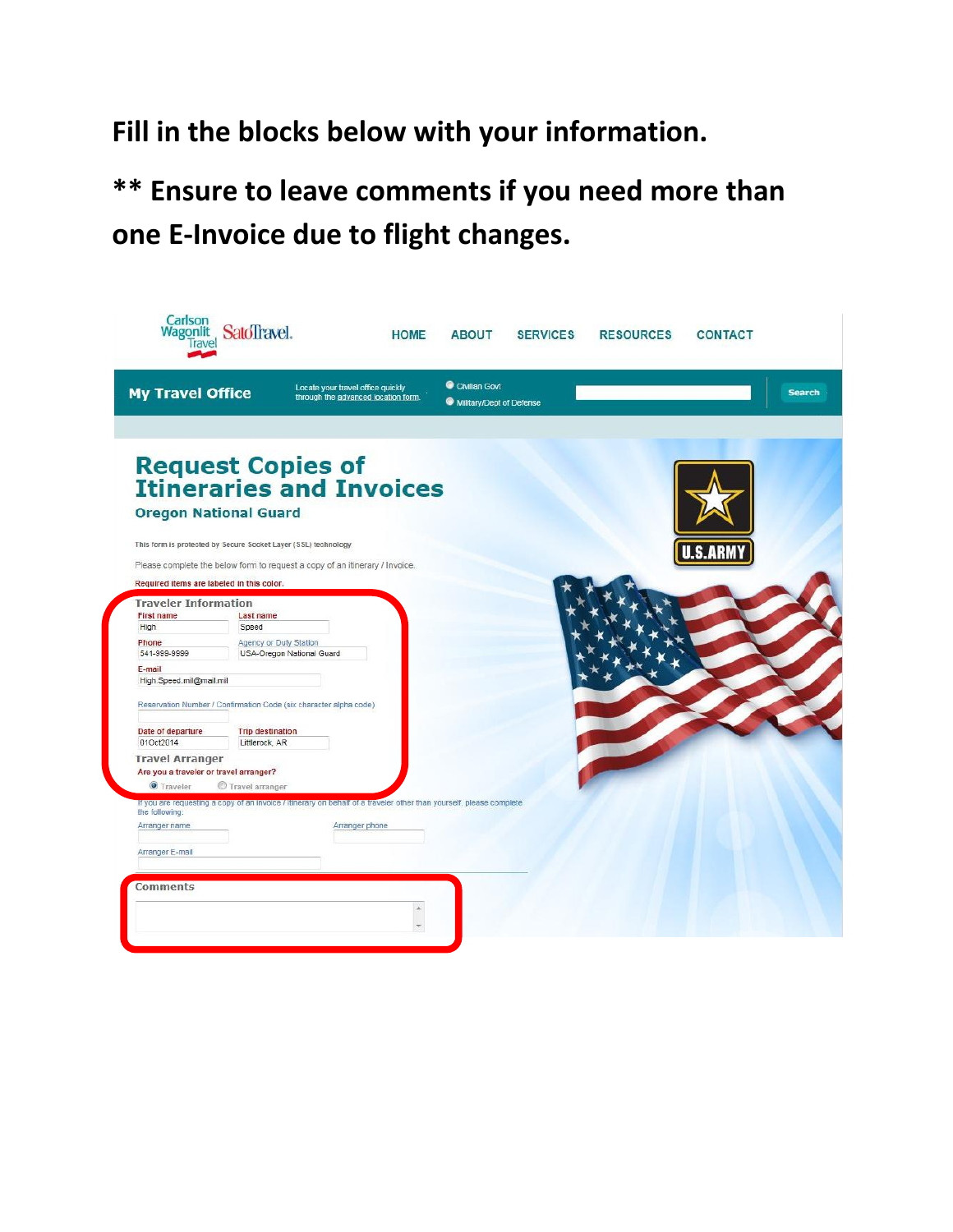### **Confirmation page.**

### **You'll receive your E-Invoice(s) via email.**